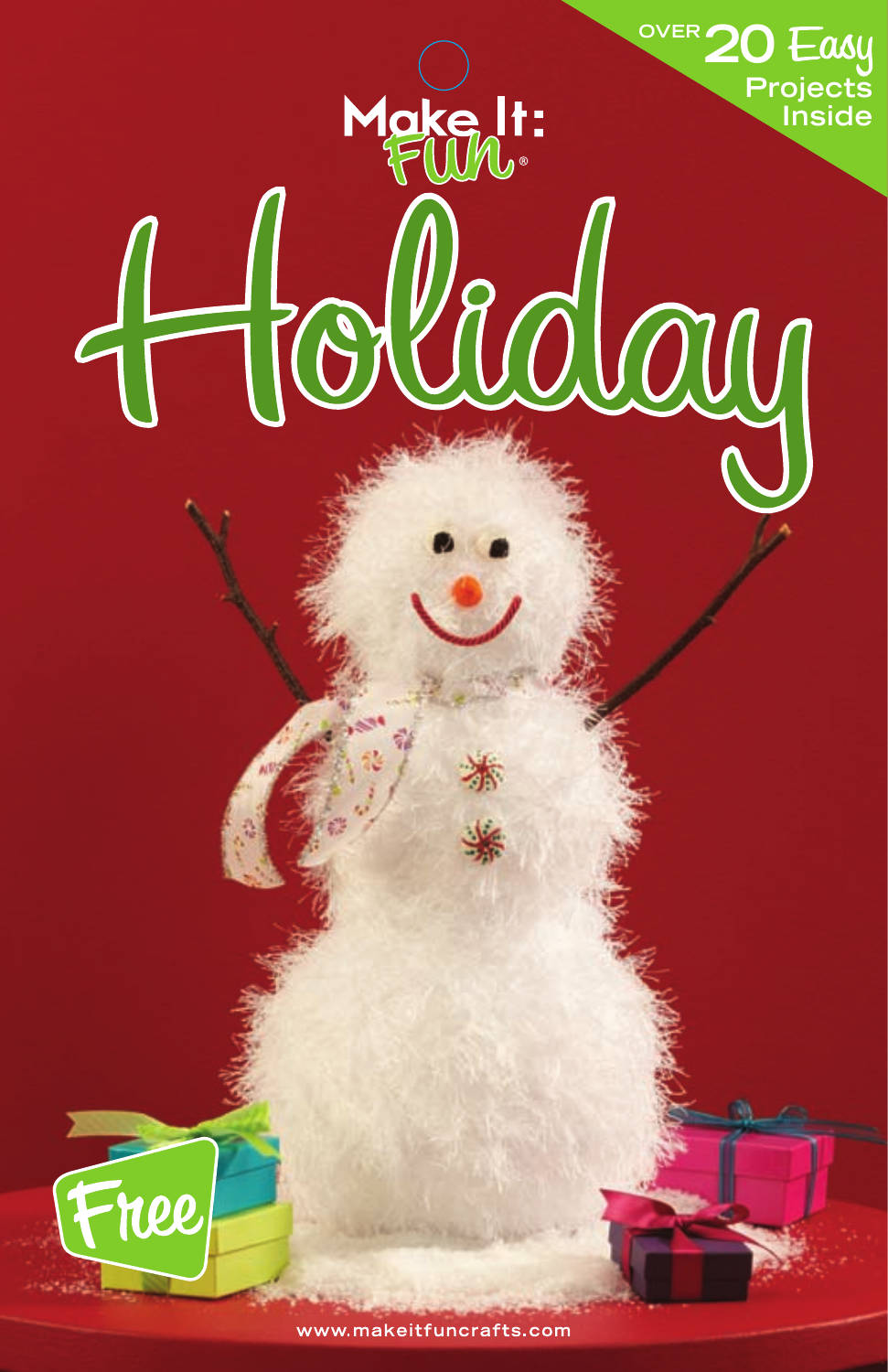Shining Stars

Foam from FloraCraft® makes it easy to deck your halls with homemade crafts this holiday season. These glittering, glowing creations will comfortably assume starring roles in your holiday centerpieces. We've adorned foam balls and cones with very merry green, red and white gems. Gems are easily attached with low-temp glue.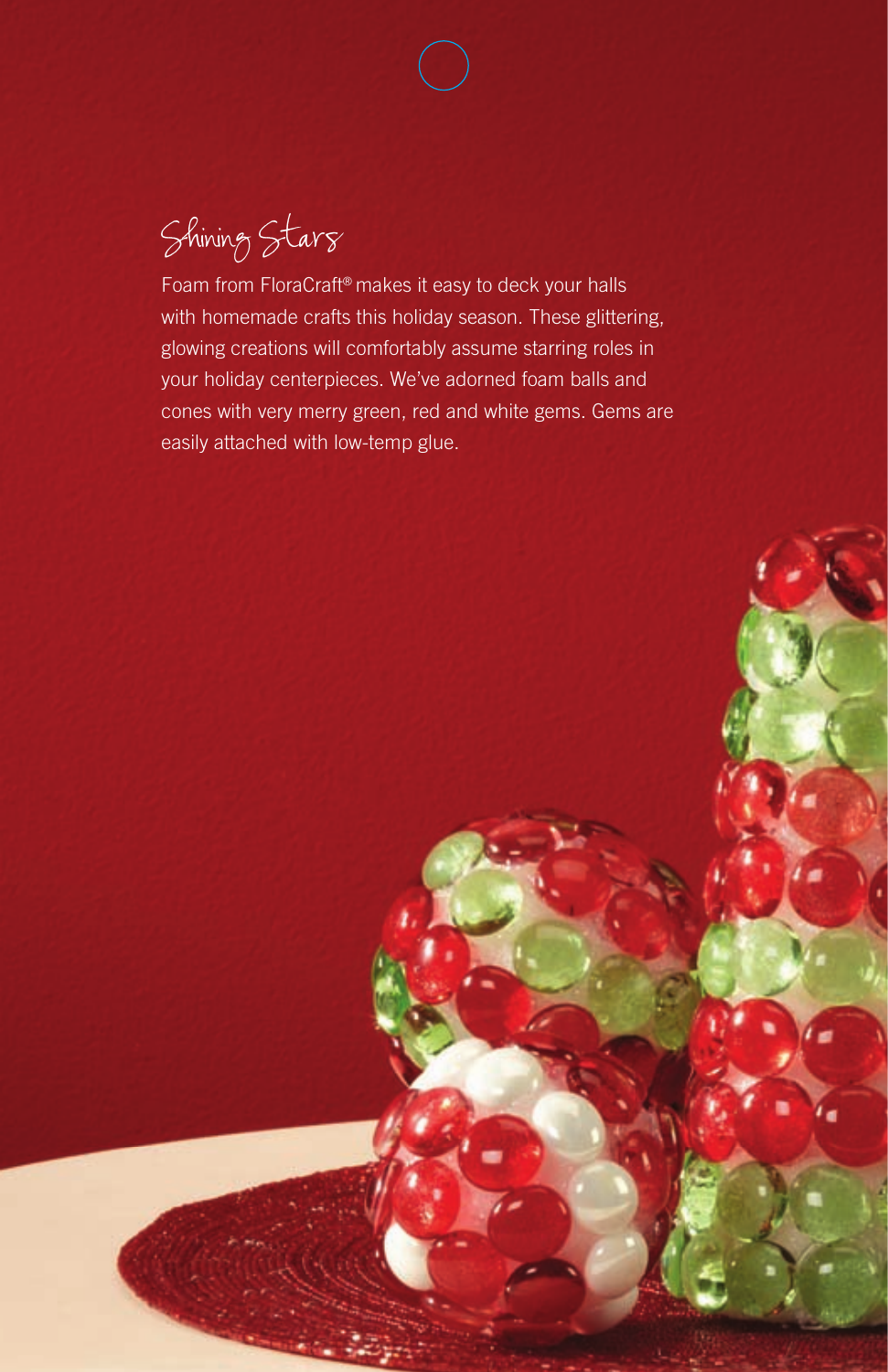

Balls of Fun

Foam balls are perfect for crafting oneof-a-kind holiday ornaments. Here, we've wrapped balls in pompoms, but you can also use gems, fabric, ribbons, sequins and other festive materials. Stack your ornaments in an apothecary jar, arrange them on a platter, toss them into a bowl – they'll catch the eye in any arrangement.

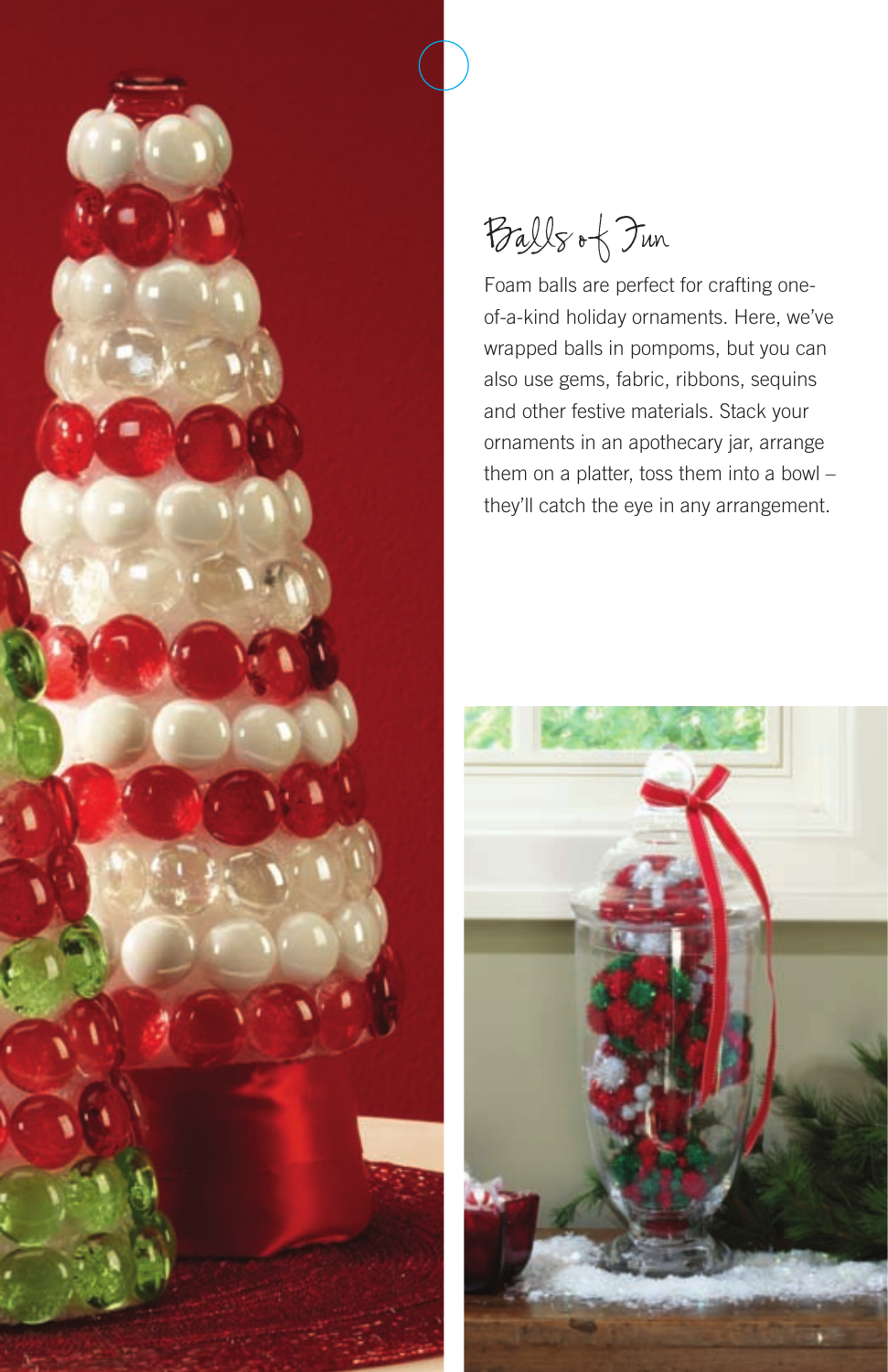

Holiday Hangups

Spruce up your walls with seasonal art by covering foam sheets with holiday scenes – use greeting cards, scrapbook designs or even wrapping paper (above). We've placed our 12" canvases on shelves, but you can just as easily hang them. And speaking of hanging, we've trimmed a foam ball with garland and chenille stems to create our version of a traditional kissing ball (right).

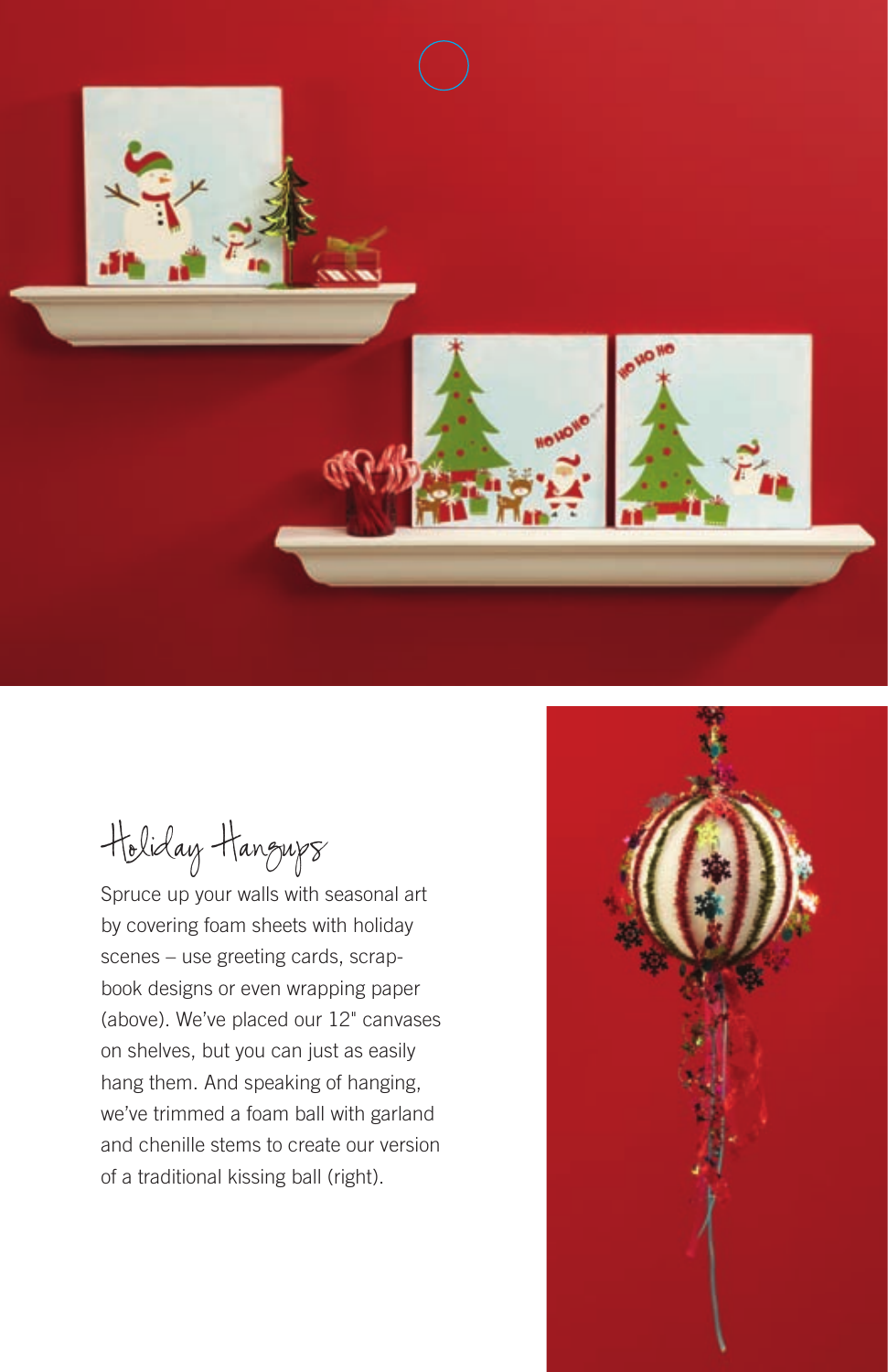Pretty Puzzles

S

Move over, Rubik – these puzzle cubes are easier and, dare we say it, more attractive than yours. We've cut up holiday greeting cards and glued the pieces to different sides of foam blocks for an intriguing three-dimensional art effect. You and yours won't be able to resist rearranging the cubes to fit the images together.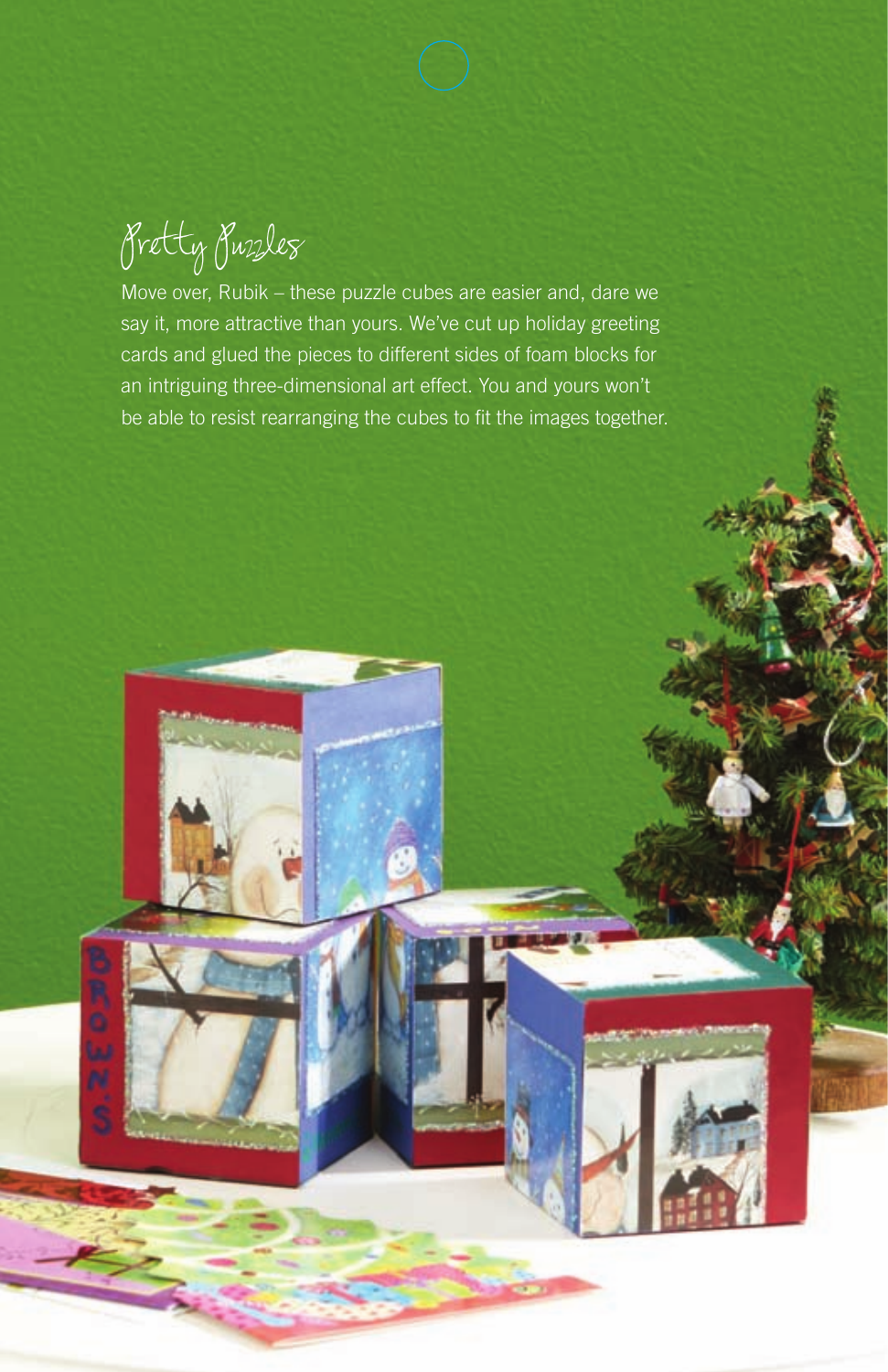



Sweet Freats

We've wrapped foam balls in colored cellophane paper and ribbon to create "visions of sugarplums" dancing in the window. The accompanying wreath consists of silk mums tucked into a foam ring, accented with ribbon and shiny mini ornaments.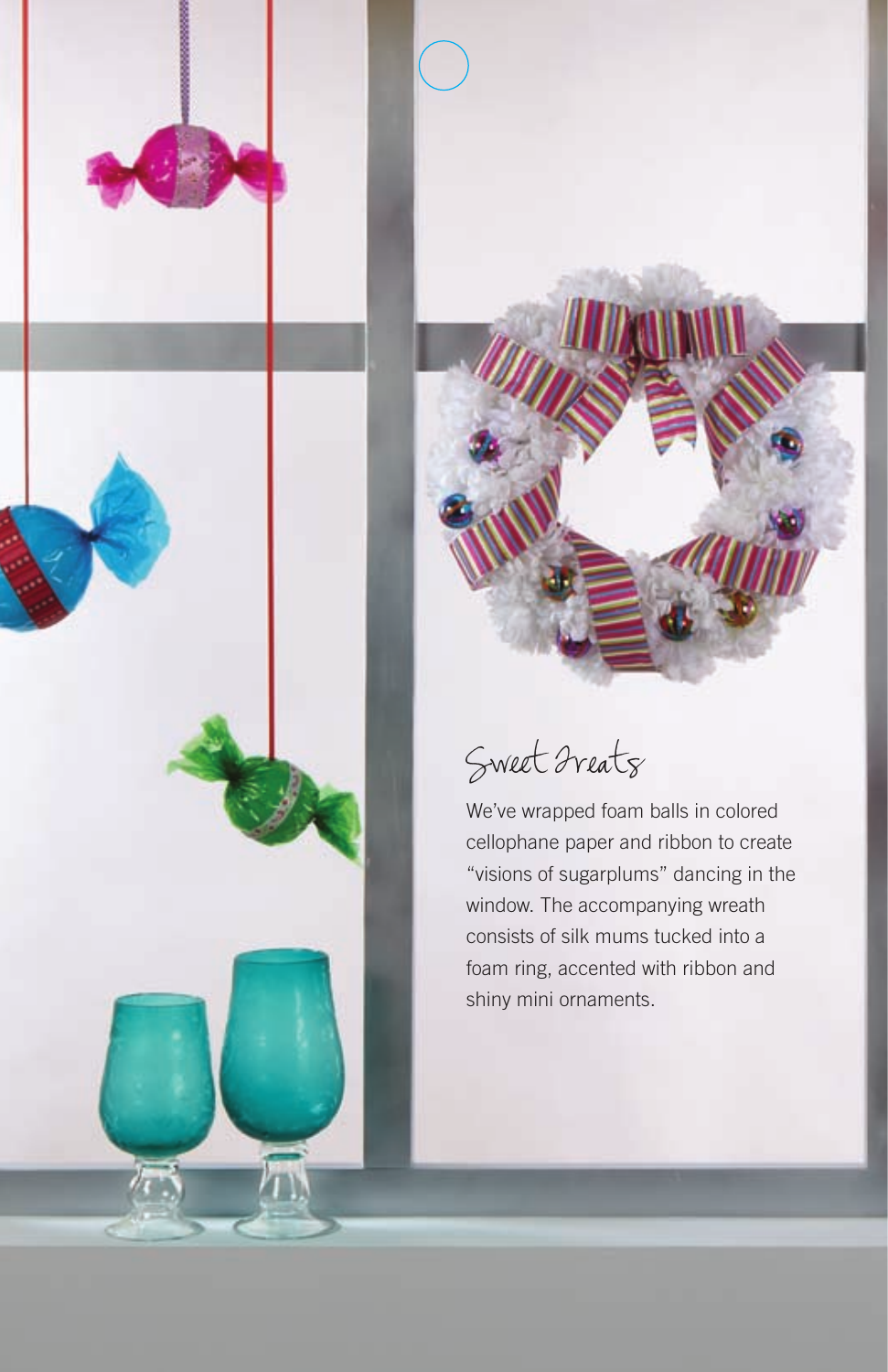



These fluttery, feathery trees make a dramatic tablescape in any room of the house. Here's how to make them: Use a metal nail file to tuck the center of a 4" fabric square into a foam cone, just far enough to ruffle the edges. Start at the bottom and keep tucking in squares about 1/2" apart to cover the entire cone. (A 12" cone uses about 3/4 of a yard of fabric.)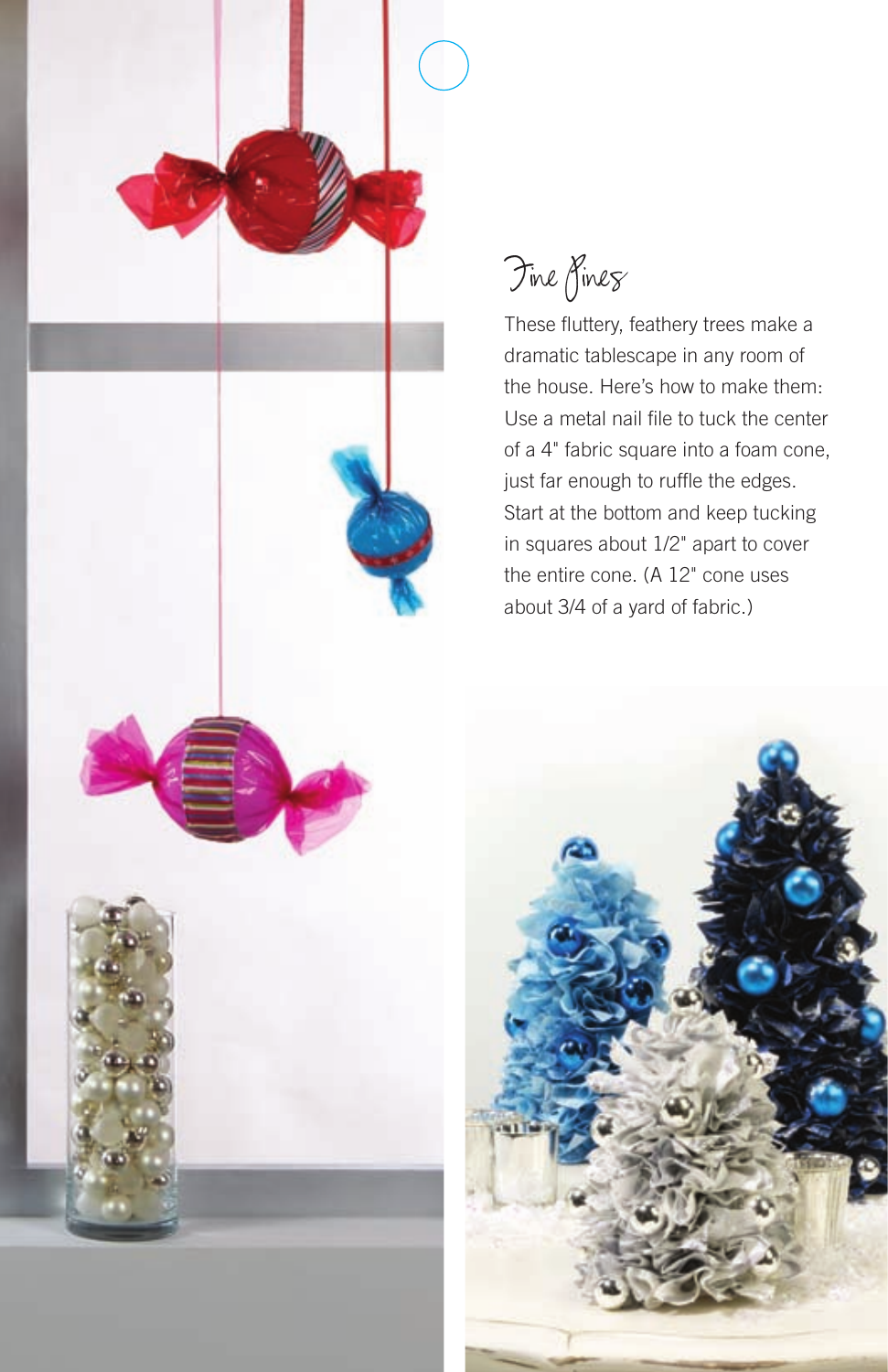

Sugar and Spice

We've wrapped foam discs in colored cellophane and attached them to a foam ring festooned with peppermint ribbon to create a candy-licous wreath. The spicy gumdrops are made by squeezing foam balls into gumdrop shapes and covering them with paint and glitter.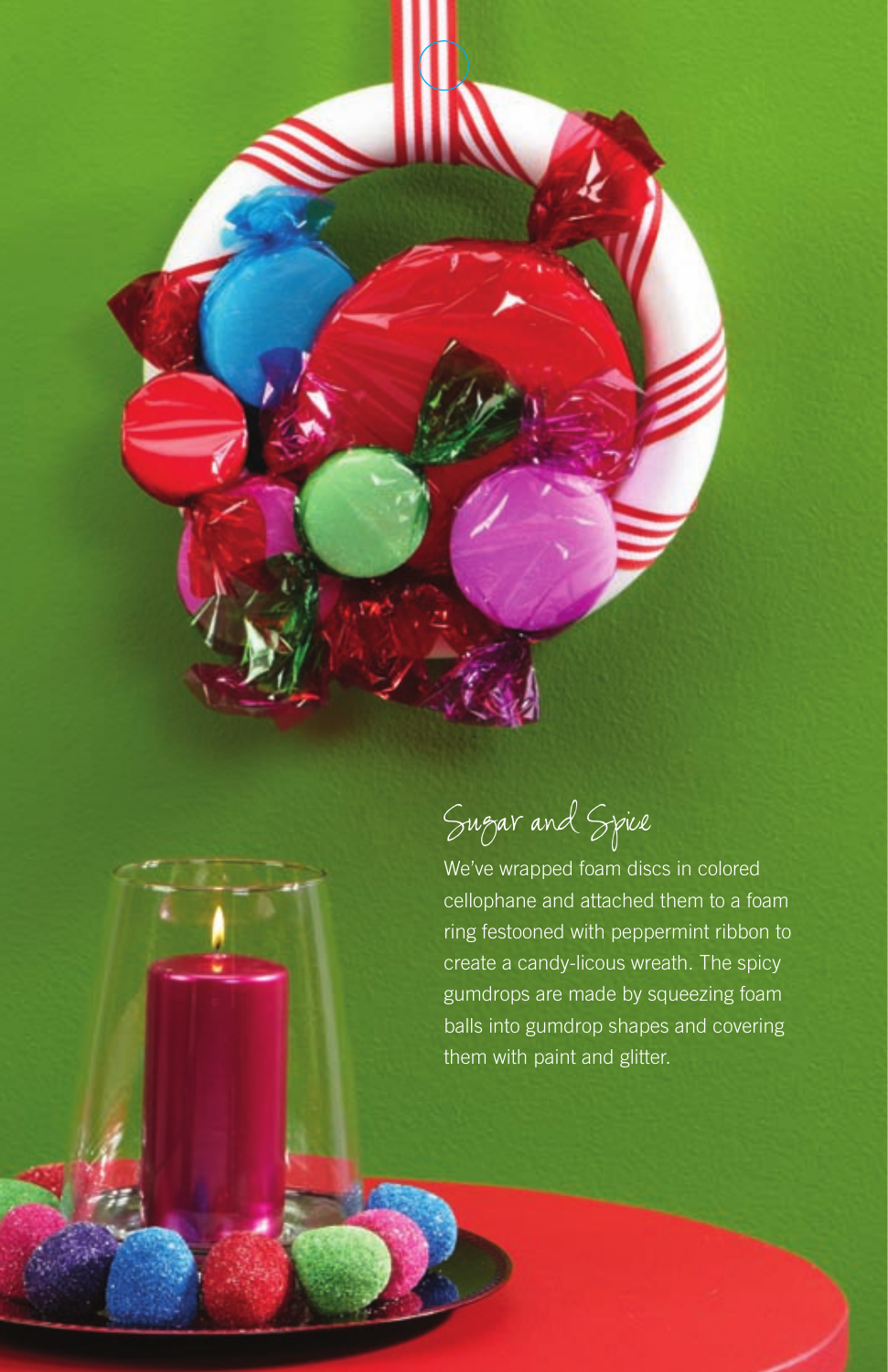High Art

A gift wrapped foam cube, garlandcovered foam ball and foam cone decorated with light bulbs and candy canes combine for a stunning topiary (right). Below, we simply covered foam sheets with wrapping paper and ribbon to create striking wall hangings. Add a few holiday ornaments to make them truly unique.



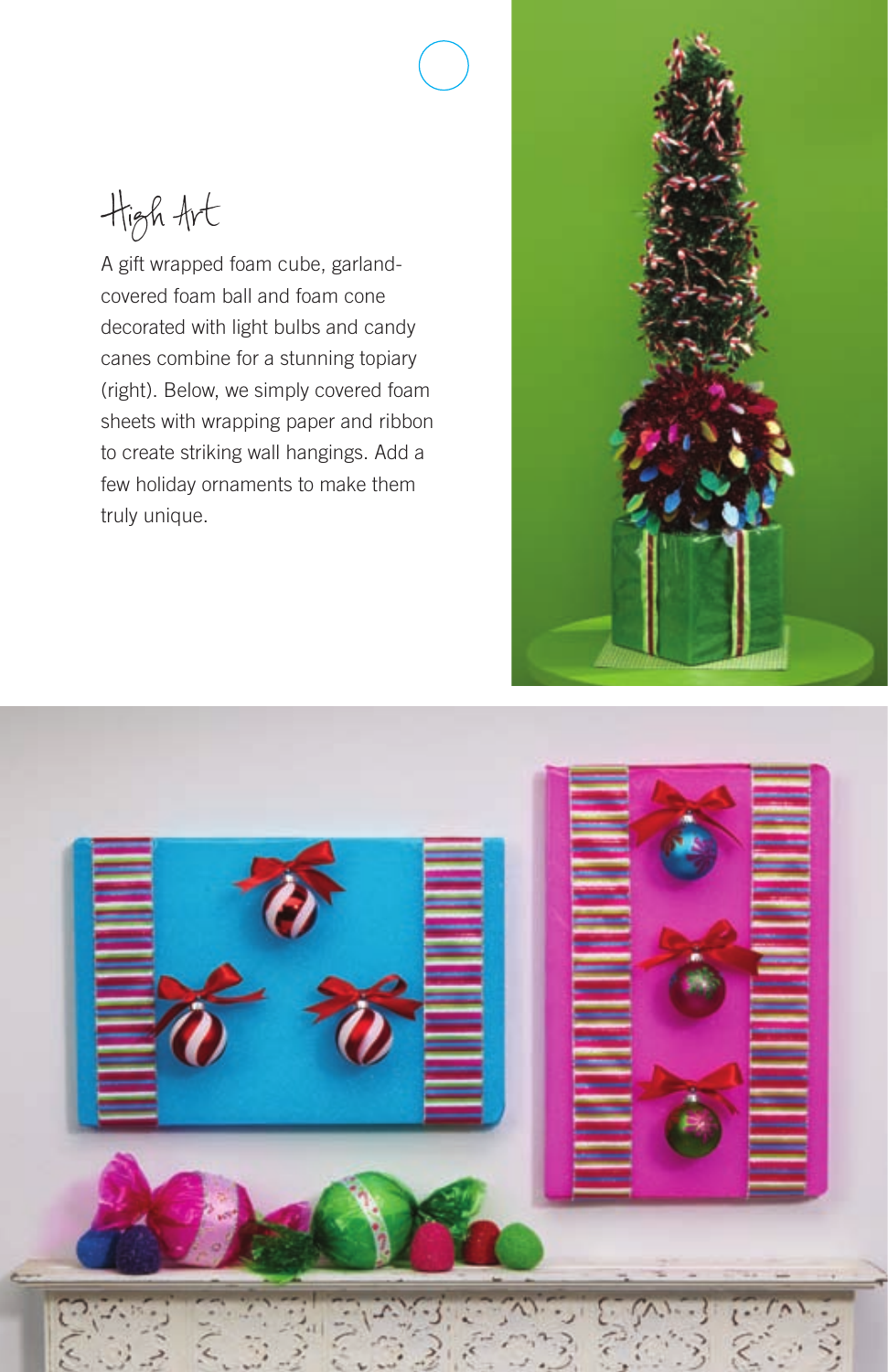



Greeting Spaces

Above: Display your holiday cards in style on a customcrafted cardholder. Just wrap a foam sheet with paper or fabric and embellish it with your choice of accents. Left: Cut out a tree from a foam sheet and decorate it with seasonal messages. It makes a warm welcome for guests!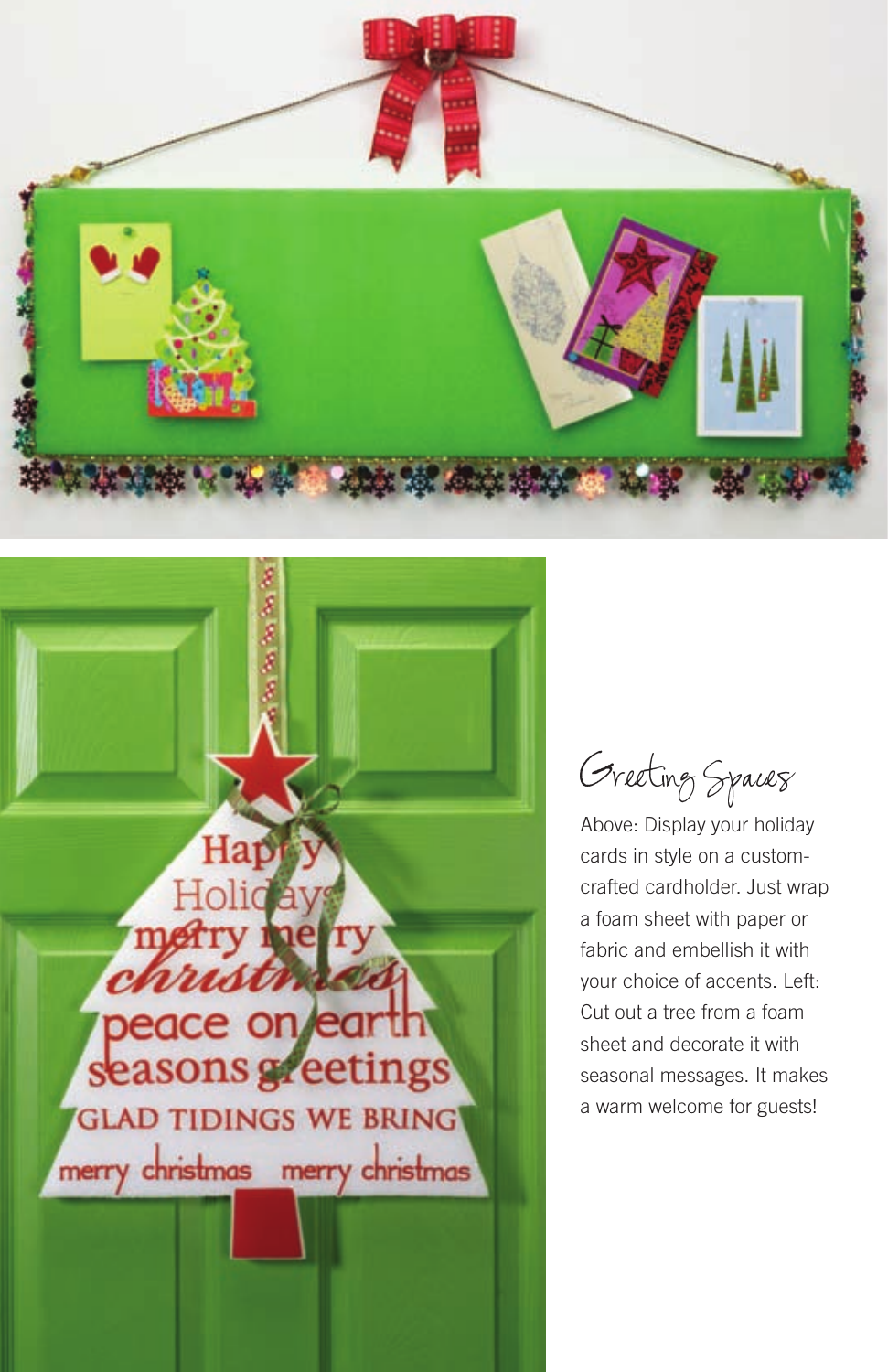Santa's Workshop

We used FloraCraft®'s Make It: Fun® Project Bricks to build this North Pole factory. (That's a cardboard roof on top.) Foam bricks can be cut to any size and manipulated into different shapes to build an endless variety of winter playgrounds. Glue and toothpicks keep your designs intact, and you can add seasonal touches like "snow", trees and holiday lights.